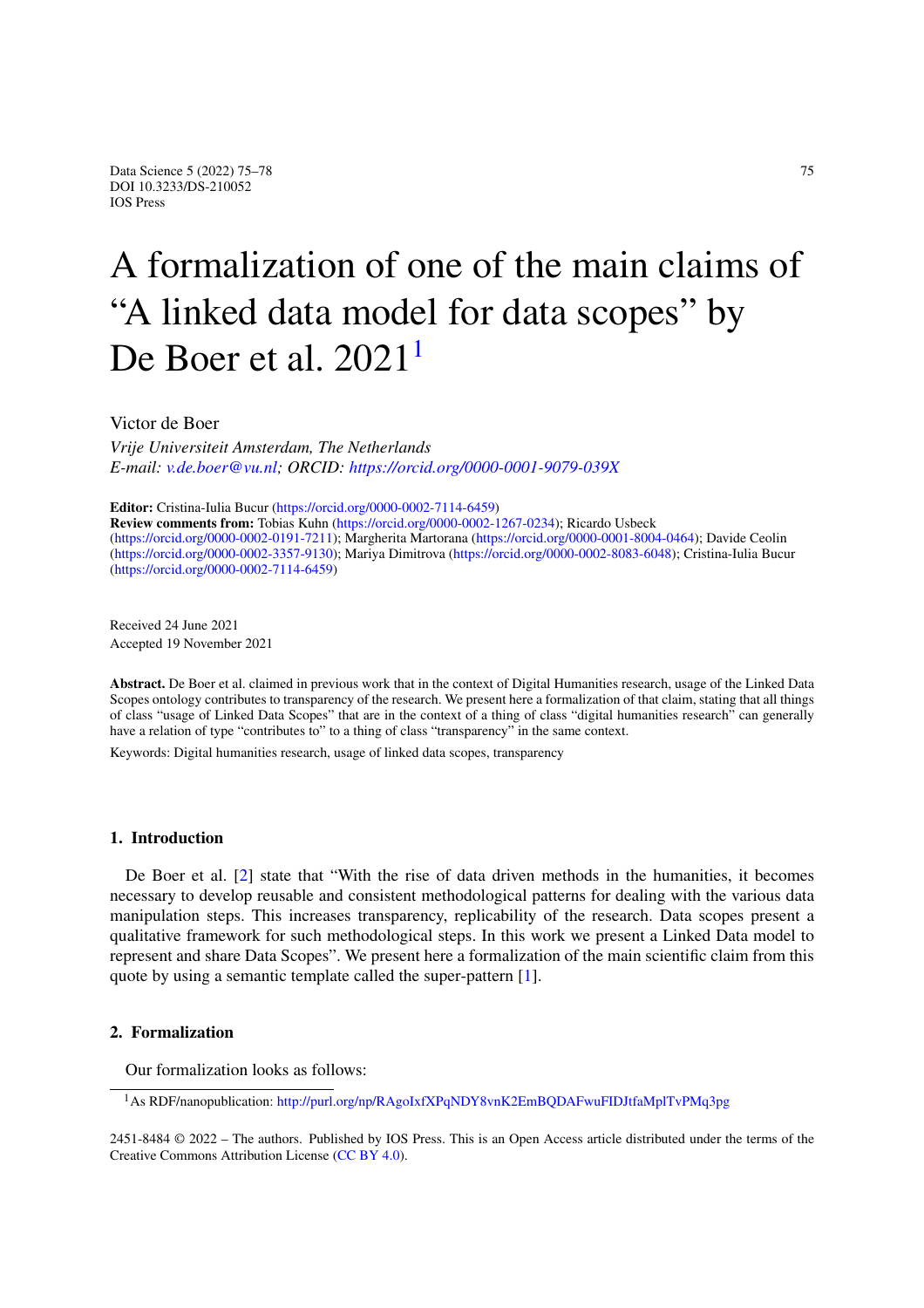76 *V. de Boer / A formalization of one of the main claims by De Boer et al. 2021*

| CONTEXT-CLASS ("in the context of all"):   | digital humanities research |
|--------------------------------------------|-----------------------------|
| SUBJECT-CLASS ("things of type"):          | usage of Linked Data Scopes |
| <b>OUALIFIER:</b>                          | can generally               |
| RELATION-TYPE ("have a relation of type"): | contributes to              |
| OBJECT-CLASS ("to things of type"):        | transparency                |

In the context class we use a new minted class "digital humanities research" that is a subclass of "research" (Q42240) from Wikidata and is related to the class "digital humanities" (Q1026962) from Wikidata. In the subject class, we use a new minted class "usage of Linked Data Scopes" that is defined using the restriction "some values from" from OWL on "the Data Scopes Ontology" with the property "uses" (P2283) from Wikidata. In the object class we use the class "transparency" (Q535347) from Wikidata.

## **3. RDF code**

#### This is our formalization as a nanopublication in TriG format:

```
@prefix this: <http://purl.org/np/RAgoIxfXPqNDY8vnK2EmBQDAFwuFIDJtfaMplTvPMq3pg> .
@prefix sub: <http://purl.org/np/RAgoIxfXPqNDY8vnK2EmBQDAFwuFIDJtfaMplTvPMq3pg#> .<br>@prefix np: <http://www.nanopub.org/nschema#> .
@prefix dct: <http://purl.org/dc/terms/> .
@prefix nt: <https://w3id.org/np/o/ntemplate/> .
@prefix npx: <http://purl.org/nanopub/x/> .
@prefix xsd: <http://www.w3.org/2001/XMLSchema#> .
@prefix rdfs: <http://www.w3.org/2000/01/rdf-schema#> .
@prefix orcid: <https://orcid.org/> .
@prefix prov: <http://www.w3.org/ns/prov#> .
@prefix sp: <https://w3id.org/linkflows/superpattern/terms/> .
sub:Head {
  this: np:hasAssertion sub:assertion ;
     np:hasProvenance sub:provenance ;
     np:hasPublicationInfo sub:pubinfo ;
     a np:Nanopublication .
}
sub:assertion {
sub:spi a sp:SuperPatternInstance ;<br>rdfs:label "In the context of Digital Humanities research, usage of the Linked Data Scopes ontology contributes to<br>transparency of the research." ;<br>sp:hasContextClass <http://purl.org/np
      sp:hasSubjectClass <http://purl.org/np/RAcPa1aO8kAt8QYwjQoJq-PIzYvo0jCzYrAiOX_XOyk1w#usage-of-linked-data-scopes> ;
sp:hasQualifier sp:canGenerallyQualifier ;
      sp:hasRelation sp:contributesTo ;
sp:hasObjectClass <https://www.wikidata.org/wiki/Q535347> .
}
sub:provenance {
   sub:activity a sp:FormalizationActivity ;
prov:used sub:quote , <https://doi.org/10.1007%2F978-3-030-71903-6_32> ;
     prov:wasAssociatedWith orcid:0000-0001-9079-039X .
  sub:assertion prov:wasGeneratedBy sub:activity .
sub:quote prov:value "With the rise of data driven methods in the humanities, it becomes necessary to develop reusable and<br>consistent methodological patterns for dealing with the various data manipulation steps. This incre
present a Linked Data model to represent and share Data Scopes"
    prov:wasQuotedFrom <https://doi.org/10.1007%2F978-3-030-71903-6_32> .
}
sub:pubinfo {
  sub:sig npx:hasAlgorithm "RSA" ;
     npx:hasPublicKey
"MIGfMA0GCSqGSIb3DQEBAQUAA4GNADCBiQKBgQCUtUS5tVuMGtBUJ+dpxk0EKcI3xKBG4efTcKjAMHeQj6b+liabAld6kXxQKQIRVQomBKOcvoYJ9oTC4K4AMUPMf
QsPSLt1noFxSahw86AXdAh7kWiVZu04Vs0NDuPPUOWwRQjXRf6gYFLQu3gA5o0PkWd7FZ6lrum6lNmi/LFQdwIDAQAB" ;
npx:hasSignature
"Zn7f/GSB5lE7q1x9oYoWH2jMAnMIGJhh5bdy6spvltV7O2OWok82jK7IcZoHdtFrzFcMKyrb18VhXJD6KY1NFP2zui5n0gyBNzv/aruPWUdTx8WaijNQv75R96ZmU
HIrWknF8lpF53HjGK1TfIVUevYvOlNFv88DiQdMo9naSPM=" ;
     npx:hasSignatureTarget this: .
   this: dct:created "2021-11-19T09:25:07.665+01:00"^^xsd:dateTime ;
dct:creator orcid:0000-0001-9079-039X ;
      npx:introduces sub:spi ;
npx:supersedes <http://purl.org/np/RA0HU7k7XUj81ioBftZFk7ywHx5uBBlVgXduglUYgyW5w> ;
```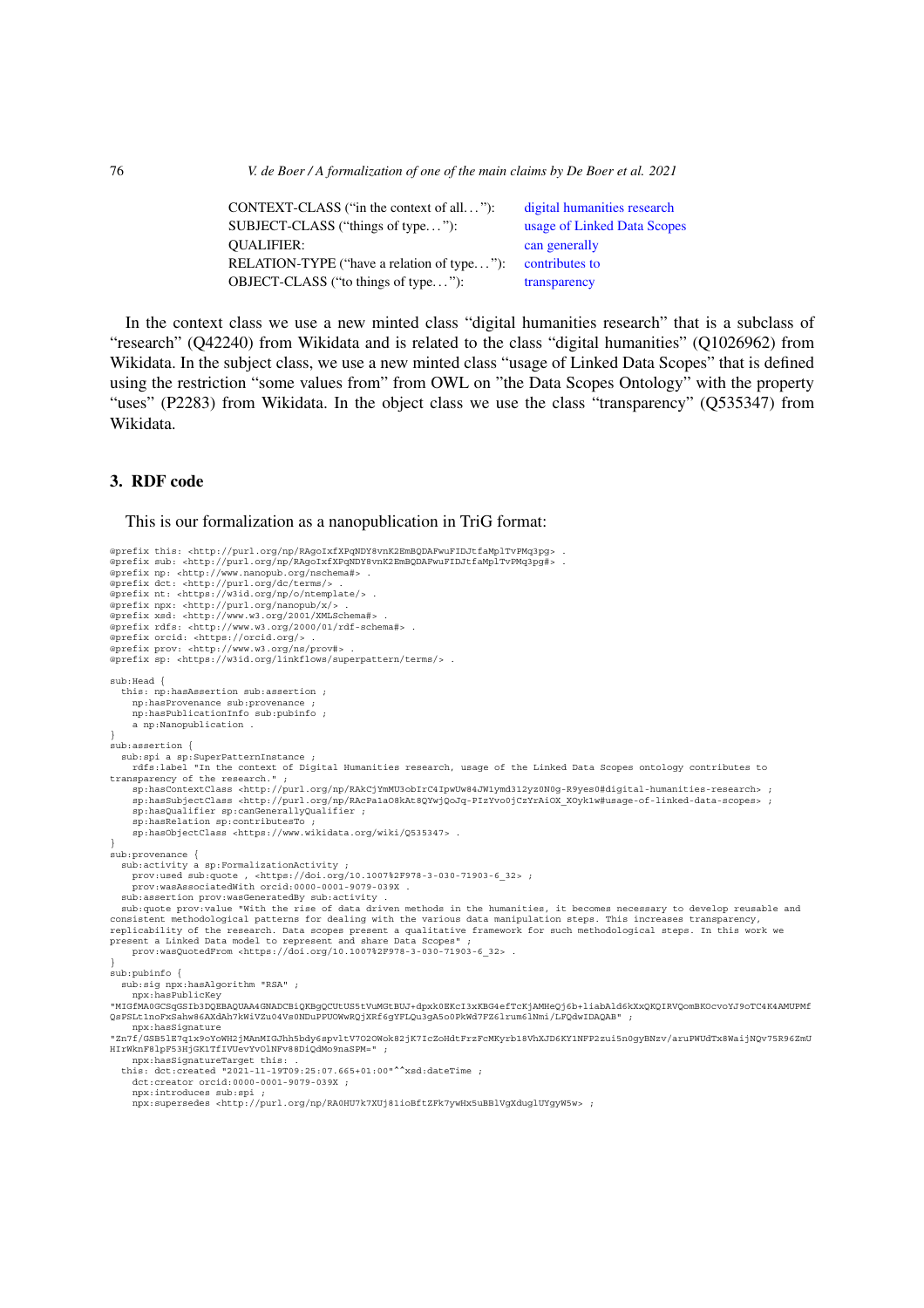<https://w3id.org/linkflows/reviews/isUpdateOf> <http://purl.org/np/RATc9O9tCdQPlrsJeGNsTNO0PbENIzdKa6XAOex7dXfrY> ;

```
nt:wasCreatedFromProvenanceTemplate <http://purl.org/np/RAB_oy10D3XUP-zYlqGz7Uj58AsUXhEKeGqmRFg5LSgDM> ;
nt:wasCreatedFromPubinfoTemplate <http://purl.org/np/RA2vCBXZf-icEcVRGhulJXugTGxpsV5yVr9yqCI1bQh4A> ,
<http://purl.org/np/RAA2MfqdBCzmz9yVWjKLXNbyfBNcwsMmOqcNUxkk1maIM> ,
<http://purl.org/np/RAjpBMlw3owYhJUBo3DtsuDlXsNAJ8cnGeWAutDVjuAuI> ;
nt:wasCreatedFromTemplate <http://purl.org/np/RAv68imZrEjfcp2rnEg1hzoBqEVc0cQMtp9_1Za0BxNM4> .
}
   The following nanopublications introduce the newly minted classes in TriG format.
   This is the class definition of "digital humanities research":
@prefix this: <http://purl.org/np/RAkCjYmMU3obIrC4IpwUw84JW1ymd312yz0N0g-R9yes0> .
@prefix sub: <http://purl.org/np/RAkCjYmMU3obIrC4IpwUw84JW1ymd312yz0N0g-R9yes0#> .<br>@prefix np: <http://www.nanopub.org/nschema#> .
@prefix dct: <http://purl.org/dc/terms/> .
@prefix nt: <https://w3id.org/np/o/ntemplate/> .
@prefix npx: <http://purl.org/nanopub/x/> .
@prefix xsd: <http://www.w3.org/2001/XMLSchema#> .
@prefix rdfs: <http://www.w3.org/2000/01/rdf-schema#> .
@prefix orcid: <https://orcid.org/> .
@prefix prov: <http://www.w3.org/ns/prov#> .
@prefix skos: <http://www.w3.org/2004/02/skos/core#> .
sub:Head {
   this: np:hasAssertion sub:assertion ;
np:hasProvenance sub:provenance ;
     np:hasPublicationInfo sub:pubinfo ;
     a np:Nanopublication .
}
sub:assertion {
  sub:digital-humanities-research a <http://www.w3.org/2002/07/owl#Class> ;
     rdfs:label "Digital Humanities Research" ;
     rdfs:subClassOf <http://www.wikidata.org/entity/Q42240> ;<br>skos:definition "systematic study undertaken to increase knowledge in the field of Digital Humanities" ;
     skos:relatedMatch <http://www.wikidata.org/entity/Q1026962> .
}
sub:provenance {
  sub:assertion prov:wasAttributedTo orcid:0000-0001-9079-039X .
}
sub:pubinfo {
  sub:sig npx:hasAlgorithm "RSA" ;
npx:hasPublicKey
"MIGfMA0GCSqGSIb3DQEBAQUAA4GNADCBiQKBgQCUtUS5tVuMGtBUJ+dpxk0EKcI3xKBG4efTcKjAMHeQj6b+liabAld6kXxQKQIRVQomBKOcvoYJ9oTC4K4AMUPMf
QsPSLt1noFxSahw86AXdAh7kWiVZu04Vs0NDuPPUOWwRQjXRf6gYFLQu3gA5o0PkWd7FZ6lrum6lNmi/LFQdwIDAQAB" ;
     npx:hasSignature
"iXaNMYj4CT3YA+x8F4yuNplPhG8xjxeAAep0/7CYZS2LQlD2ovNJMvJCSxqLp6qhraPpSo9hnWeS/zLL1TwMfT4W0KtjQnET8mqI2kpqC9XYllcch2jr2sVPgiL7Y<br>qR9mir9CzEXHRchU8m6QH52twnsfQWtN3uLo+rOl2hMmJs=" ;
   npx:hasSignatureTarget this: .
this: dct:created "2021-10-26T14:11:45.332+02:00"^^xsd:dateTime ;
     dct:creator orcid:0000-0001-9079-039X ;
     npx:introduces sub:digital-humanities-research ;
     nt:wasCreatedFromProvenanceTemplate <http://purl.org/np/RANwQa4ICWS5SOjw7gp99nBpXBasapwtZF1fIM3H2gYTM> ;
nt:wasCreatedFromPubinfoTemplate <http://purl.org/np/RAA2MfqdBCzmz9yVWjKLXNbyfBNcwsMmOqcNUxkk1maIM> ;
     nt:wasCreatedFromTemplate <http://purl.org/np/RAdpgRpigXtt8iPV9uOPf3wIT3qzOI8Sg2Q72CNV8g-Yo> .
}
```
### This is the class definition of "usage of Linked Data Scopes":

@prefix this: <http://purl.org/np/RAcPa1aO8kAt8QYwjQoJq-PIzYvo0jCzYrAiOX\_XOyk1w> .<br>@prefix sub: <http://purl.org/np/RAcPa1aO8kAt8QYwjQoJq-PIzYvo0jCzYrAiOX\_XOyk1w#> . @prefix np: <http://www.nanopub.org/nschema#> . @prefix dct: <http://purl.org/dc/terms/> . @prefix nt: <https://w3id.org/np/o/ntemplate/> . @prefix npx: <http://purl.org/nanopub/x/> . @prefix xsd: <http://www.w3.org/2001/XMLSchema#> . @prefix rdfs: <http://www.w3.org/2000/01/rdf-schema#> . @prefix orcid: <https://orcid.org/> . @prefix prov: <http://www.w3.org/ns/prov#> . @prefix owl: <http://www.w3.org/2002/07/owl#> . sub:Head { this: np:hasAssertion sub:assertion ; np:hasProvenance sub:provenance ; np:hasPublicationInfo sub:pubinfo ; a np:Nanopublication . } sub:assertion {

sub:usage-of-linked-data-scopes dct:description "Usage of the Linked Data Scopes ontology in a research project" ; a owl:Class , owl:Restriction ;